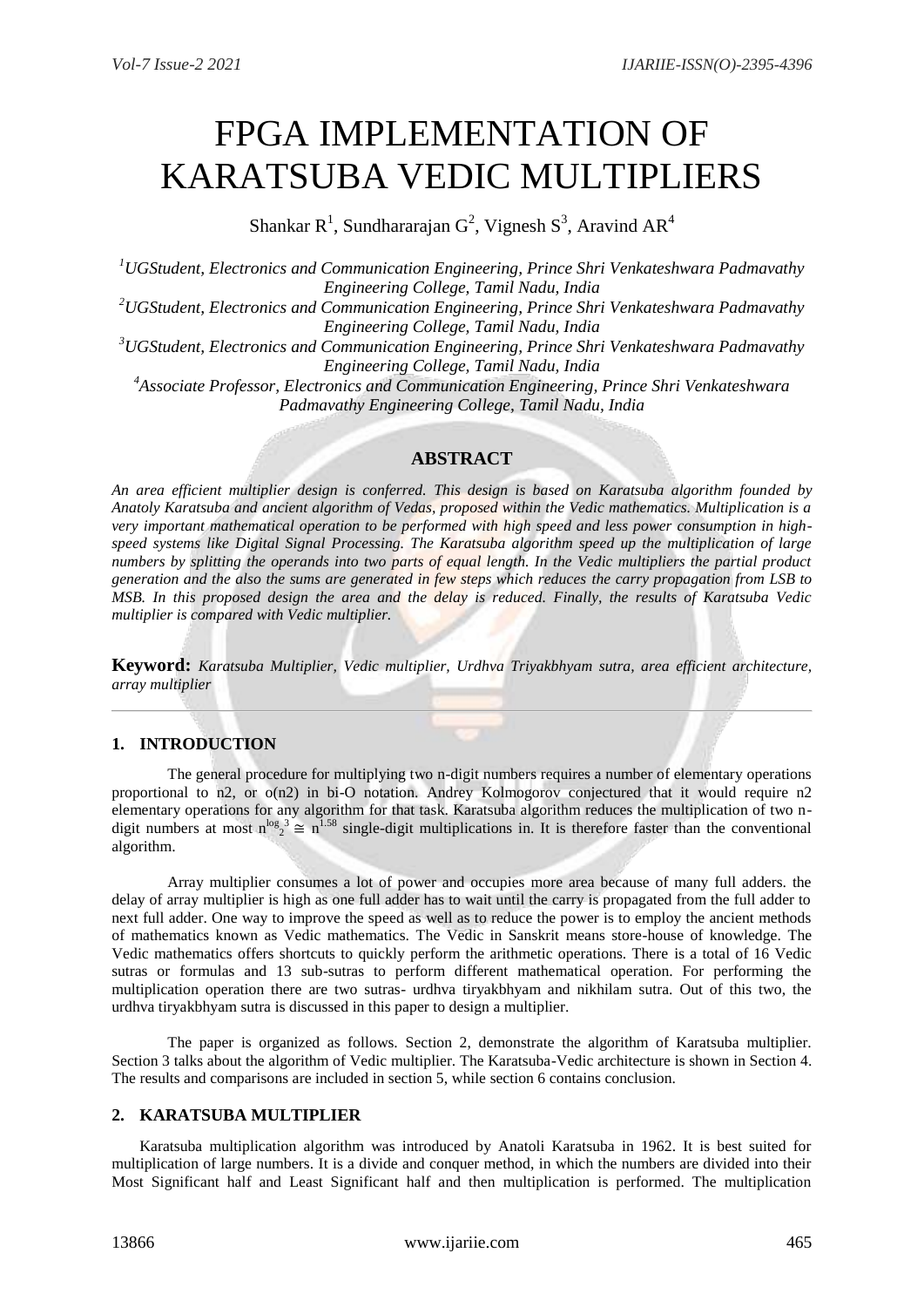operation is replaced by addition operation in Karatsuba algorithm hence reducing the number of multipliers used. This indeed increases the speed of operation as addition is faster than multiplication. algorithm becomes more efficient when the number of bits increases. It is suitable for multiplication operations of 16 bits and more.

Product =  $X$ . Y X and Y can be written as,

$$
X = 2^{\frac{n}{2}} \cdot X_l + X_r \tag{2.1}
$$

$$
Y = 2\overline{z}.Y_l + Y_r \tag{2.2}
$$

Where  $X_1$ ,  $Y_1$  and  $X_r$ ,  $Y_r$  are the Most Significant half and Least Significant half of X and Y respectively, and n is the number of bits.

Then,

$$
XY = (2^{\frac{n}{2}}. X_l + X_r). (2^{\frac{n}{2}}. Y_l + Y_r) = 2^{\frac{n}{2}}. X_l Y_l + (2^{\frac{n}{2}}. X_l Y_r + X_r Y_l) + X_r Y_r
$$
(2.3)

The Second term in equation (2) can be optimized to reduce the number of multiplication operations. i.e.

$$
X_l Y_r + X_r Y_l = (X_l + X_r) (Y_l + Y_r) - X_l Y_l - X_r Y_r)
$$
\n(2.4)

The equation (2) can be re-written as,

$$
X.Y = 2n. Xl Yl + Xr Yr + 2n/2 ((Xl + Xr). (Yl + Yr) - Xl Yl - Xr Yr)
$$
\n(2.5)

This formula requires only four multiplications and observed that at the cost of a few extra additions, X.Y could be found with only three multiplications. Figure 1 shows the block diagram of Karatsuba multiplier.



**Fig - 1** Block diagram of Karatsuba multiplier

### **3. VEDIC MULTIPLIER**

#### **3.1 2X2 bit Vedic Multiplier**

Consider two 2-bit numbers A=a1a0 and B=b1b0. Initially, the least significant bits (LSB) a0 and b0 is multiplied which gives the LSB (s0) of the final product. Then, the LSB of the multiplicand a0 is multiplied with the next higher bit of the multiplicand b1. The result gives second bit s1 of the final product and carry c1 which was generated gets added with the partial product obtained by multiplying the most significant bits a1 and b1 to give the sum s2 and carry c2. The sum s2 is the third bit and carry c2 becomes the fourth bit of the final product.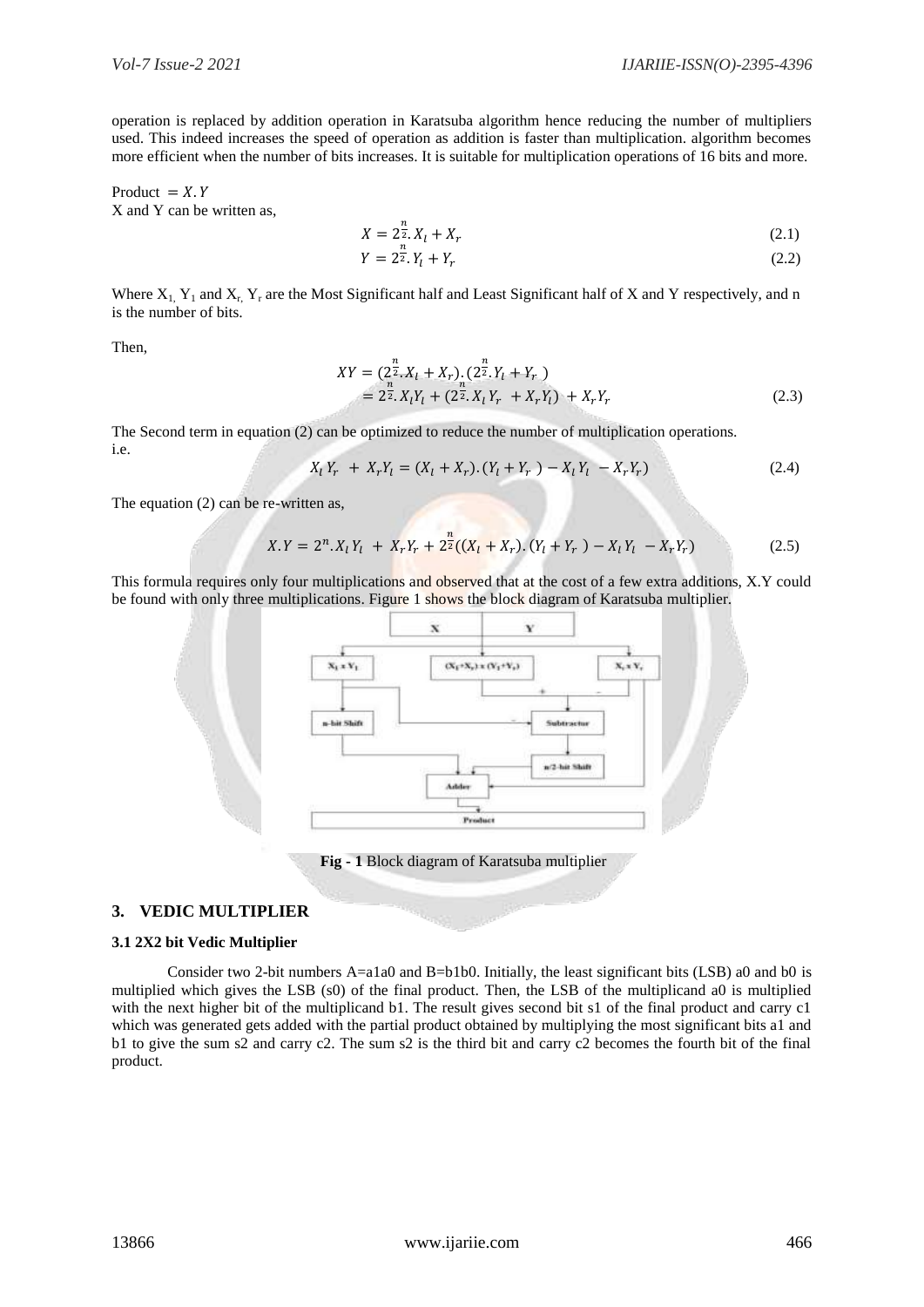

 **Fig - 2** Block diagram of 2x2 Vedic Multiplier

#### **3.2 4X4 bit Vedic Multiplier**

Consider two 4-bit binary numbers  $a_3a_2a_1a_0$  and  $b_3b_2b_1b_0$ . Divide the multiplicand into two parts each consisting of two bits as  $a_3a_2$  and  $a_1a_0$ . similarly, divide the multiplier into two parts as  $b_3b_2$  and  $b_1b_0$ . Taking two bits at a time and using 2 x 2-bit Vedic multiplier, the architectures for 4x4 bit Vedic multiplier using four 2x2 bit Vedic multipliers are shown in figure 3. The final product is  $s_7s_6s_5s_4s_3s_2s_1s_0$ .



 **Fig - 3** Block diagram of 4x4 Vedic Multiplier

#### **4. KARATSUBA-VEDIC ARCHITECTURE**

The Karatsuba algorithm is suitable for computing the higher order bits by divide and conquer method. The Vedic multiplier is suitable for multiplying bits less than 16. So, a suitable multiplier is proposed by efficiently using these two methods. A higher order bit is first reduced into fewer lower order bits by using the Karatsuba algorithm and the lower order bits are multiplied by using Vedic multipliers. With this Multiplier the effective area and the delay is reduced.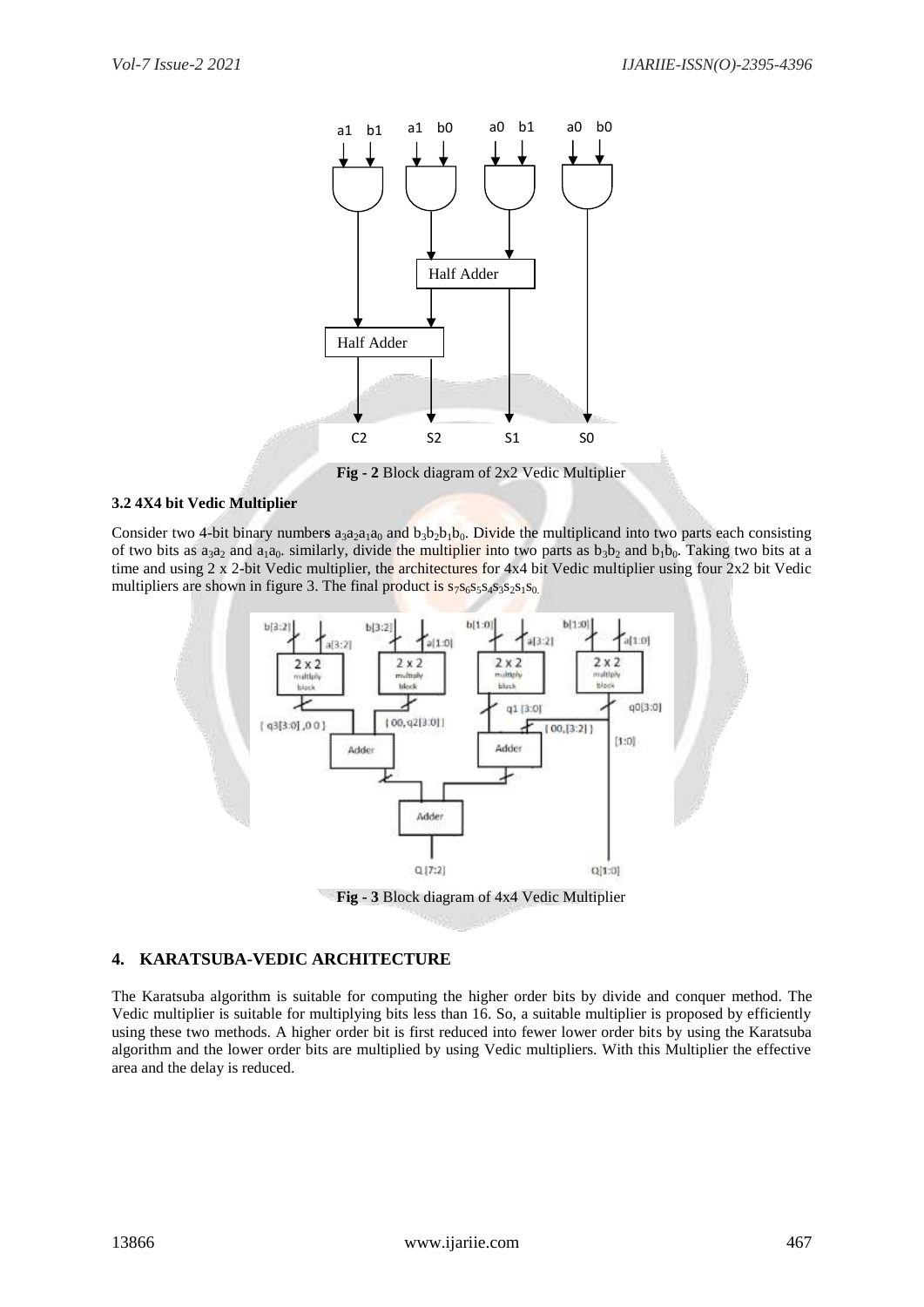

**Fig - 4** Block diagram of Karatsuba -Vedic multiplier

## **5. SIMULATION RESULTS**

The basic 8x8 bit Karatsuba - Vedic multiplier is implemented in Xilinx Verilog 9.1. The simulation result of two numbers  $(211x149)$ ,  $(255x255)$  and  $(128,126)$  is shown in the figure 5. The Proposed system and Vedic multiplier are compared in terms of number of slices and delay. From the table 1, there is a decrease in the area and delay of the proposed system.

| Now:<br>00 ns  |       | 20    | <br>ч. | 60   |
|----------------|-------|-------|--------|------|
| HOT I F N<br>Ŧ | 16128 | 31439 | 65025  | 6128 |
|                | 128   |       | 255    |      |
| - -            | 126   |       | 255    |      |
|                |       |       |        |      |

**Fig - 5** Simulation of 8x8 Proposed multiplier

The below table represent the comparison of Karatsuba-Vedic and Vedic multiplication.

| <b>Table - 1</b> Comparison of Vedic and Karatsuba-Vedic multipliers |
|----------------------------------------------------------------------|
|                                                                      |

| <b>Parameters</b>               | <b>Proposed System</b> | 8-bit Vedic         | <b>Percentage</b><br>improvement |
|---------------------------------|------------------------|---------------------|----------------------------------|
| <b>Path Delay</b>               | 22.475 ns              | 23.18 <sub>ns</sub> | 3.05 (decrease)                  |
| Number of 4 input<br>(LUTs)     | 154 out of 9312 1\%    | 497 out of 9312 5%  | $69.10$ (decrease)               |
| Number of bonded<br><b>IOBs</b> | 32 out of 190 16%      | 34 out of 190 16\%  | 5.89 (decrease)                  |

## **6. CONCLUSIONS**

We report on a unique multiplier design based on Karatsuba algorithm combined with formulas of the ancient Indian Vedic mathematics which is extremely suitable for High Power Computing (HPC), Image processing and Signal processing which is based on binary multiplication. The effective delay and the area of the circuit is thus reduced by the combination of Karatsuba-Vedic multipliers.

#### **7. REFERENCES**

[1]. Anand Mehta, C. B. Bidhul, Sajeevan Joseph, Jayakrishnan. P, "Implementation of Single Precision Floating Point Multiplier using Karatsuba Algorithm", International Conference on Green Computing, Communication and Conservation of Energy (ICGCE), pp.254-256, 2013.